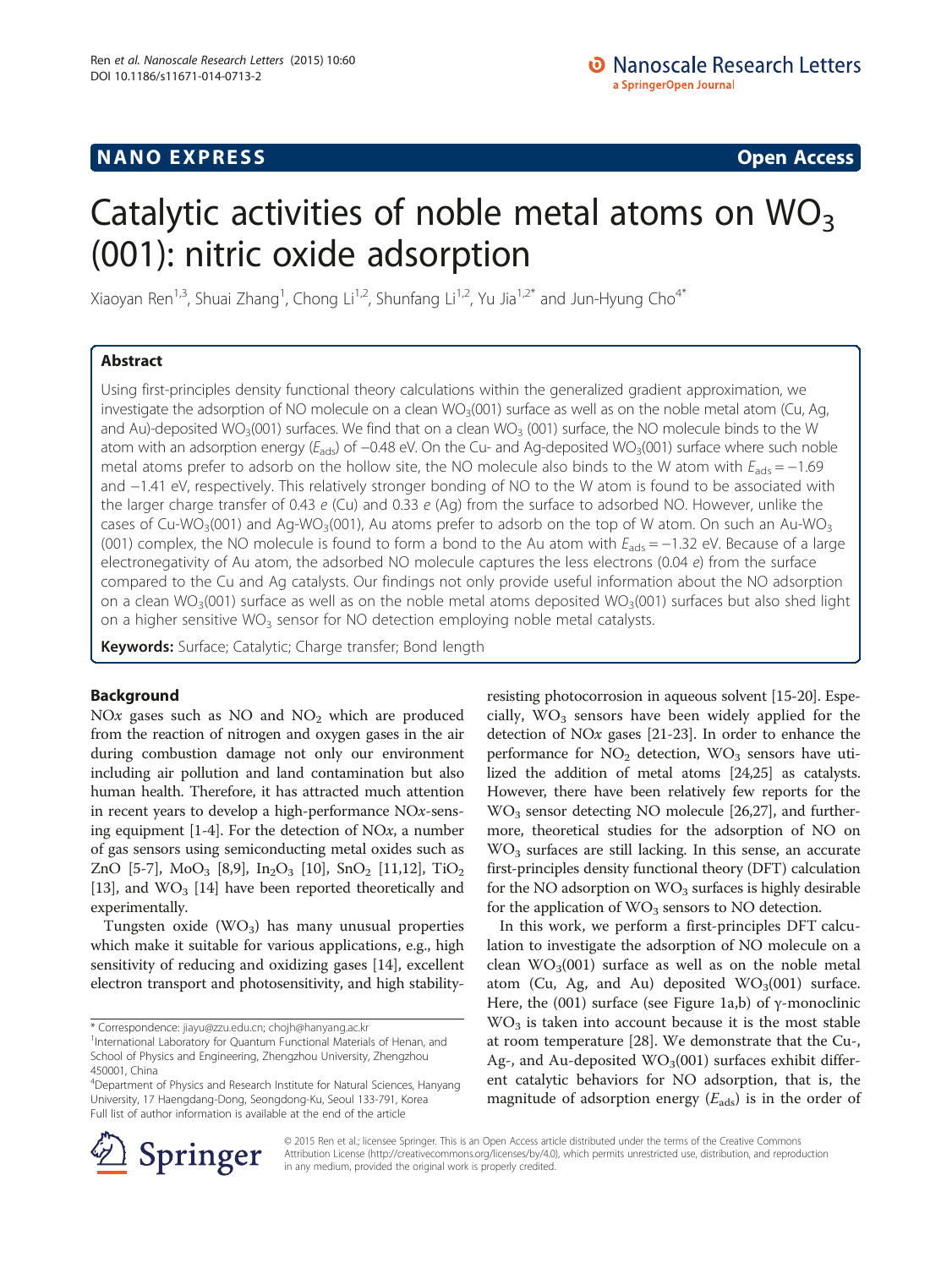<span id="page-1-0"></span>

 $Cu > Ag > Au$ . This different binding behavior of NO on  $WO<sub>3</sub>(001)$  depending on the noble metal species can be traced to the difference in charge transfer from the substrate to adsorbed NO molecule. Based on our DFT results, we will discuss the enhanced sensitivity of  $WO<sub>3</sub>$  sensors for NO detection by employing the noble metal catalysts.

# Methods

Our DFT calculations were performed using Vienna ab initio simulation package (VASP) with the projector augmented wave method [\[29](#page-5-0)-[32](#page-5-0)]. For the exchangecorrelation energy, we employed the generalized gradient approximation functional of Perdew-Burke-Ernzerhof [[33\]](#page-5-0). The electronic wave functions were expanded in a plane wave basis with an energy cutoff of 400 eV. The  $WO<sub>3</sub>(001)$  surface was modeled by a periodic fouratomic-layer slab composing two alternate  $WO<sub>2</sub>$  plus O layers with approximately 16 Å of vacuum in between the slabs. The  $k$ -space integration was carried out using a Monhkorst-Pack grid [[34](#page-5-0)] of  $4 \times 4 \times 1$  k points in the surface Brillouin zone of the monoclinic  $(1 \times 1)$  unit cell whose size is as large as the cubic  $(2 \times 2)$  unit cell. We relaxed all atoms except the bottom layer along the calculated forces until all the residual force components were less than 0.01 eV/Å. For the interaction of the NO molecule with the clean and metal-deposited  $WO_3(001)$ surfaces, we initially placed the NO molecule about 3.5 Å away from the surfaces and obtained the adsorption structure by fully structural optimization.

## Results and discussion

## NO adsorption on a clean  $WO<sub>3</sub>$  (001) surface

We first investigate the adsorption of a single NO molecule on a clean  $WO<sub>3</sub>$  (001) surface. Figure 1a,b shows the top and side views of the optimized  $WO<sub>3</sub>$ (001) surface, respectively. For the adsorption of NO on  $WO<sub>3</sub>$  (001), we consider the three different adsorption sites such as top W (hereafter denoted as  $S_1$ ), top O  $(S_2)$ , and hollow  $(S_3)$  sites. We find that the N atom of NO is bonding to the substrate atoms, consistent with a previous theoretical calculation [\[21](#page-4-0)]. However, in the hollow site, the O atom of NO can be bound to the substrate atoms (denoted as  $S_4$ ). We calculate the adsorption energy defined as [[35](#page-5-0)]  $E_{ads} = E(NO/surf) - E(surf) - E(NO)$ , where  $E(\text{NO/surf})$  is the total energy of the NO-adsorbed  $\text{WO}_3$ (001) system,  $E$ (surf) is the energy of a clean  $WO_3$  (001) before NO adsorption, and  $E(NO)$  is the energy of a free NO molecule, obtained using a  $12 \times 12 \times 12$  Å<sup>3</sup> supercell calculation. As shown in Figure 1f, the  $S_1$  configuration is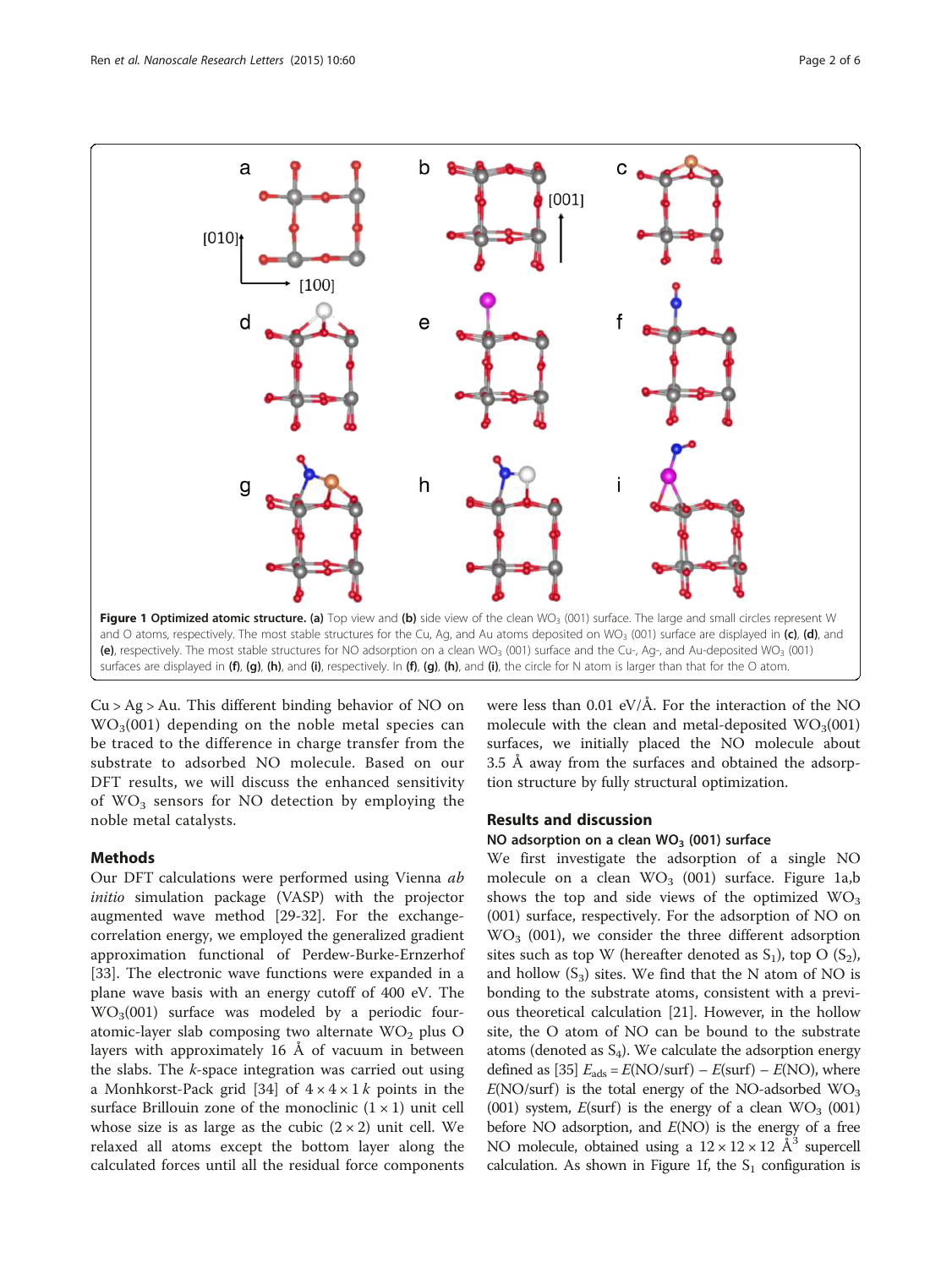<span id="page-2-0"></span>found to be the most stable with  $E_{ads} = -0.48$  eV, larger in magnitude than  $E_{ads}$  = −0.05, −0.05, and −0.03 eV for S<sub>2</sub>, S<sub>3</sub>, and  $S_4$ , respectively; see Figure 2a. We note that, in the  $S_1$ configuration, the bond length  $d_{N-W}$  between the N and W atoms is calculated to be 2.07 Å, which is much shorter than the sum  $(3.7 \text{ Å})$  of van der Waals radius of the two atoms [\[14,](#page-4-0)[36\]](#page-5-0). Thus, we can say that NO molecule can form a chemical bond with the  $WO<sub>3</sub>$  (001) surface.

To evaluate charge transfer in the  $S_1$  configuration, we perform Bader charge analysis for NO before and after its adsorption on the  $WO<sub>3</sub>(001)$  surface [[37](#page-5-0),[38](#page-5-0)]. The results for a free NO molecule and adsorbed NO on various substrates are given in Table 1. We find that, upon NO adsorption on a clean  $WO_3(001)$  surface, the electrons in the N (O) atom increase (decrease) from 4.44 (6.56) to 4.84 (6.35) e, giving rise to an increase of 0.19 e in adsorbed NO molecule. This fact shows that adsorbed NO molecule captures electrons from the  $WO<sub>3</sub>(001)$  surface, indicating that NO behaves as a charge accepter. Indeed, the charge density difference, defined as  $\Delta \rho = \rho_{\text{NO/WO3}} - (\rho_{\text{NO}} + \rho_{\text{WO3}})$ , clearly shows a charge transfer from the O (in NO molecule) and W atoms to the N atom; see Figure [3](#page-3-0)a. As a consequence of the additional electrons in NO in the  $NO/WO_3(001)$ system, the bond length  $d_{N-O}$  of NO molecule slightly increases to 1.181 Å, compared to that  $(1.170 \text{ Å})$  of a free NO molecule; see Table 1.

It is noteworthy that the abovementioned charge transfer from the  $WO<sub>3</sub>(001)$  surface to NO molecule leads to a reduction of conduction electrons in  $WO_3$ 

|  |  |  |  |  |  |  | Table 1 Charge analysis and bond length of NO molecule |  |
|--|--|--|--|--|--|--|--------------------------------------------------------|--|
|--|--|--|--|--|--|--|--------------------------------------------------------|--|

|                     | NO –      |                                         |      | $NO/WO_3$ $NO/Cu-WO_3$ $NO/Ag-WO_3$ $NO/Au-WO_3$ |       |
|---------------------|-----------|-----------------------------------------|------|--------------------------------------------------|-------|
| N (e)               | 4.44 4.84 |                                         | 5.00 | 4.91                                             | 4.64  |
| O(e)                | 6.56 6.35 |                                         | 6.43 | 6.42                                             | 6.40  |
| $N + O(e)$ 11 11.19 |           |                                         | 1143 | 11 33                                            | 11.04 |
|                     |           | $d_{N-O}(\text{\AA})$ 1.170 1.181 1.212 |      | 1.203                                            | 1.182 |

Bader charges of N and O atoms in a clean  $WO<sub>3</sub>(001)$  surface and various noble metal atom-deposited  $WO_3(001)$  surfaces are given. Bader charges of N and O atoms in an isolated NO molecule are also given in the first column. The bond length  $d_{N-O}$  in each system is also given.

(001), thereby forming the electron-depleted layer at the surface. This change of electrical character at the  $WO<sub>3</sub>$ (001) surface can be utilized to the  $WO<sub>3</sub>$  gas sensor where the contact resistance can be affected by the exposure of NO gas.

NO adsorption on Cu- or Ag-deposited  $WO<sub>3</sub>$  (001) surface We begin to optimize the adsorption structure of Cu or Ag on  $WO_3(001)$ . We find that the adsorption of Cu (Ag) on the hollow site is more stable than the other adsorption sites such as top W and top O sites by 0.66 (0.14) and 0.75 (0.14) eV, respectively. Using Bader charge analysis, we find that the adsorption of Cu and Ag on the hollow site loses electrons to the  $WO<sub>3</sub>(001)$  substrate by 0.7 and 0.6 e, respectively. Using the most stable adsorption configuration of Cu or Ag on  $WO<sub>3</sub>(001)$ , we continue to study the adsorption of NO on such noble metal atomdeposited  $WO<sub>3</sub>(001)$  substrates. We consider three different adsorption configurations of NO, where N atom is

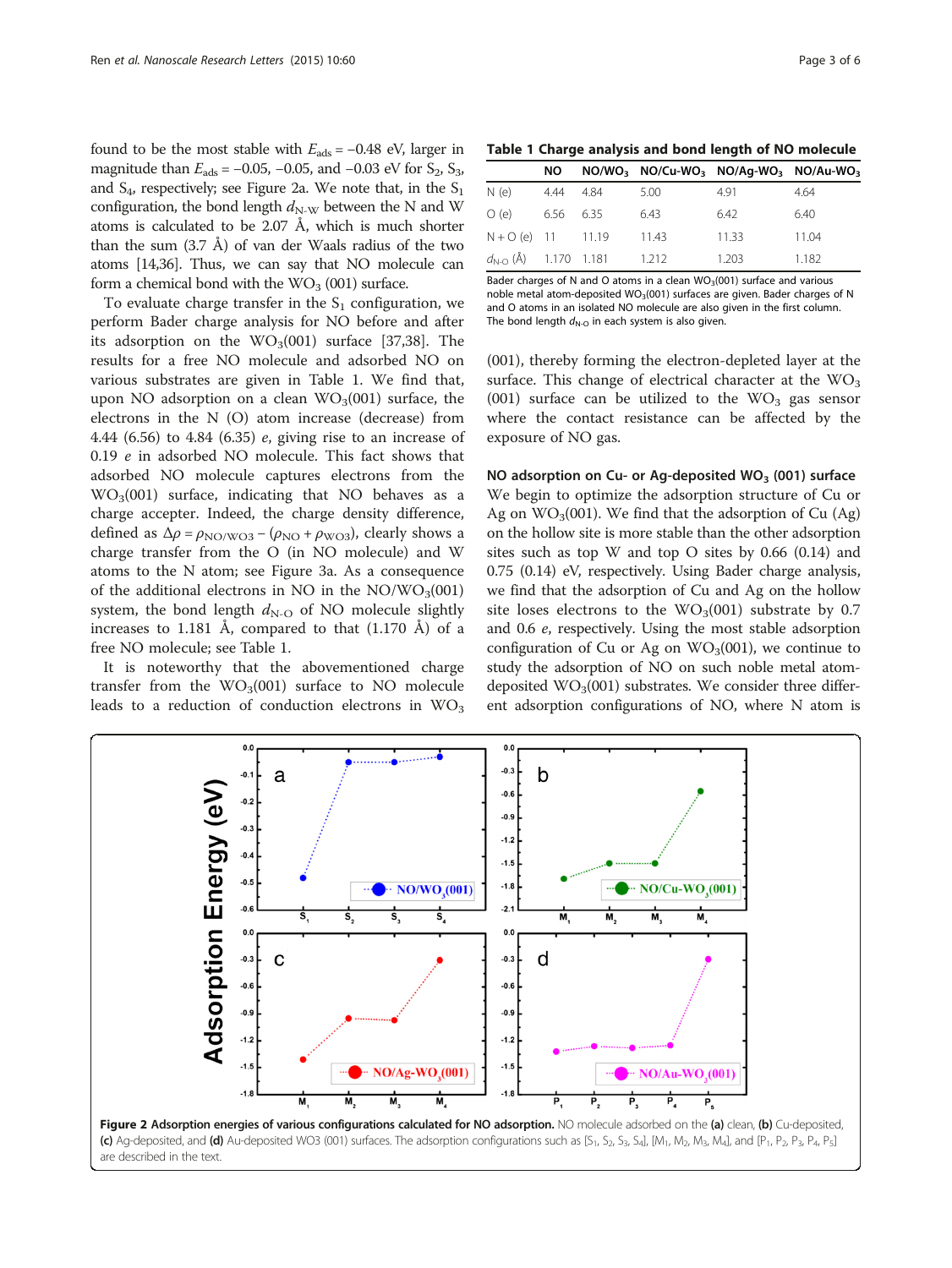<span id="page-3-0"></span>

attached to W (denoted as  $M_1$ ), O ( $M_2$ ), and Cu or Ag  $(M_3)$  atoms. In addition, we also consider another adsorption configuration of NO, where O atom in NO molecule is attached to Cu or Ag atom (denoted as M4). The calculated adsorption energy of NO for each adsorption configuration on Cu-WO<sub>3</sub>(001) and Ag-WO<sub>3</sub> (001) is given in Figure [2](#page-2-0)b,c, respectively. We find that the  $M_1$  configuration is the most stable with  $E_{ads} = -1.69$ and  $-1.41$  eV for NO/Cu-WO<sub>3</sub>(001) and NO/Ag-WO<sub>3</sub> (001), respectively, which are much larger in magnitude than  $E_{ads} = -0.48$  eV of the S<sub>1</sub> configuration at a clean  $WO<sub>3</sub>(001)$  surface. This indicates that Cu and Ag increases the strength of NO binding on  $WO<sub>3</sub>(001)$ , thereby serving as catalysts. In the  $M_1$  configuration, the N atom is also bonding to the W atom with  $d_{\text{N-Cu/Ag}}$  (bond length between N and Cu or Ag atoms) =  $1.86$  or  $2.19$  Å because of a Coulomb interaction between the negatively charged N atom and the positively charged Cu or Ag atom (see Figure 3b,c), as discussed below. We note that the values of  $d_{N-W}$  amount to 2.36 and 2.37 Å for NO/Cu-WO<sub>3</sub>(001) and  $NO/Ag-WO_3(001)$ , respectively. These values become longer than  $d_{N-W} = 2.07$  Å in the S<sub>1</sub> configuration but are still much shorter than the sum  $(3.7 \text{ Å})$  of van der Waals radius of N and W atoms [[14](#page-4-0)[,36](#page-5-0)], therefore concluding that NO molecule adsorbs chemically on the  $Cu-WO<sub>3</sub>$  $(001)$  and Ag-WO<sub>3</sub> $(001)$  substrates.

In Table [1](#page-2-0), we find that for the  $M_1$  configuration of  $NO/Cu-WO<sub>3</sub>(001)$ , the electrons in the N (O) atom increase (decrease) from 4.44 (6.56) to 5.00 (6.43) e, giving rise to an increase of 0.43 e in adsorbed NO molecule. On the other hand, for the  $M_1$  configuration of NO/Ag- $WO<sub>3</sub>(001)$ , the electrons in the N (O) atom are found to increase (decrease) from 4.44 (6.56) to 4.91 (6.42) e, giving rise to an increase of 0.33 e in adsorbed NO molecule. These results indicate that adsorbed NO molecule on  $Cu-WO<sub>3</sub>(001)$  and Ag-WO<sub>3</sub>(001) captures more electrons from the substrates compared to the case of NO adsorption at a clean  $WO_3(001)$  surface, where only 0.19  $e$  is transferred from  $WO_3(001)$  to NO. As

shown in Figure 3b,c, the calculated charge density difference  $\Delta \rho$  shows charge transfer from the O (in NO molecule) and Cu-WO3(001) or Ag-WO3(001) substrate to the N atom, leading to the polar NO molecule with a negatively charged N atom. We note that, as a consequence of the presence of excess electrons in the polar NO molecule, the bond length  $d_{N-{\rm O}}$  of NO molecule increases to 1.212 and 1.203 Å for NO/Cu-WO<sub>3</sub>(001) and NO/Ag-WO<sub>3</sub>(001), respectively. These values of  $d_{N-O}$  are longer than  $d_{N-O} = 1.181$  Å for NO/WO<sub>3</sub>(001) as well as  $d_{N-O}$  = 1.170 Å of a free NO molecule.

Since more electrons transfer from the substrate to adsorbed NO molecule by the deposition of Cu or Ag atoms, one expects an enhanced reduction of conduction electrons in  $WO<sub>3</sub>(001)$ , therefore increasing the sensitivity of  $WO<sub>3</sub>$  sensor for NO detection. As a matter of fact, a recent experimental study showed that the deposition of Ag atoms in  $WO<sub>3</sub>$  sensor improves its sensitivity for NO detection [\[27\]](#page-5-0). We note that, even though NO adsorption induces more electron transfer from the  $Cu-WO<sub>3</sub>(001)$ substrate compared to Ag-WO<sub>3</sub>(001), Cu atoms would be easily oxidized at a usual operation temperature (above 150°C) of  $WO<sub>3</sub>$  sensor. This oxidizing effect in noble metal atoms should be cautioned for the gas-sensing performance of  $WO<sub>3</sub>$  sensor.

#### NO adsorption on Au-deposited  $WO<sub>3</sub>$  (001) surface

We first optimize the adsorption structure of Au on  $WO<sub>3</sub>(001)$ . Unlike the cases of Cu and Au catalysts, Au atom adsorbs only on top of the W atom, as shown in Figure [1e](#page-1-0). Here, the adsorption of Au captures electrons from the  $WO_3(001)$  substrate by 0.34 e because of a high electronegativity of Au atom. For the adsorption of NO on Au-WO<sub>3</sub>(001), we consider several adsorption configurations of NO, where N atom is attached to Au (denoted as  $P_1$ ), top W ( $P_2$ ), top O ( $P_3$ ), and hollow ( $P_4$ ) sites. In addition, we also consider another adsorption configuration of NO, where O atom in NO molecule is attached to Au atom  $(P_5)$ . The calculated adsorption energy of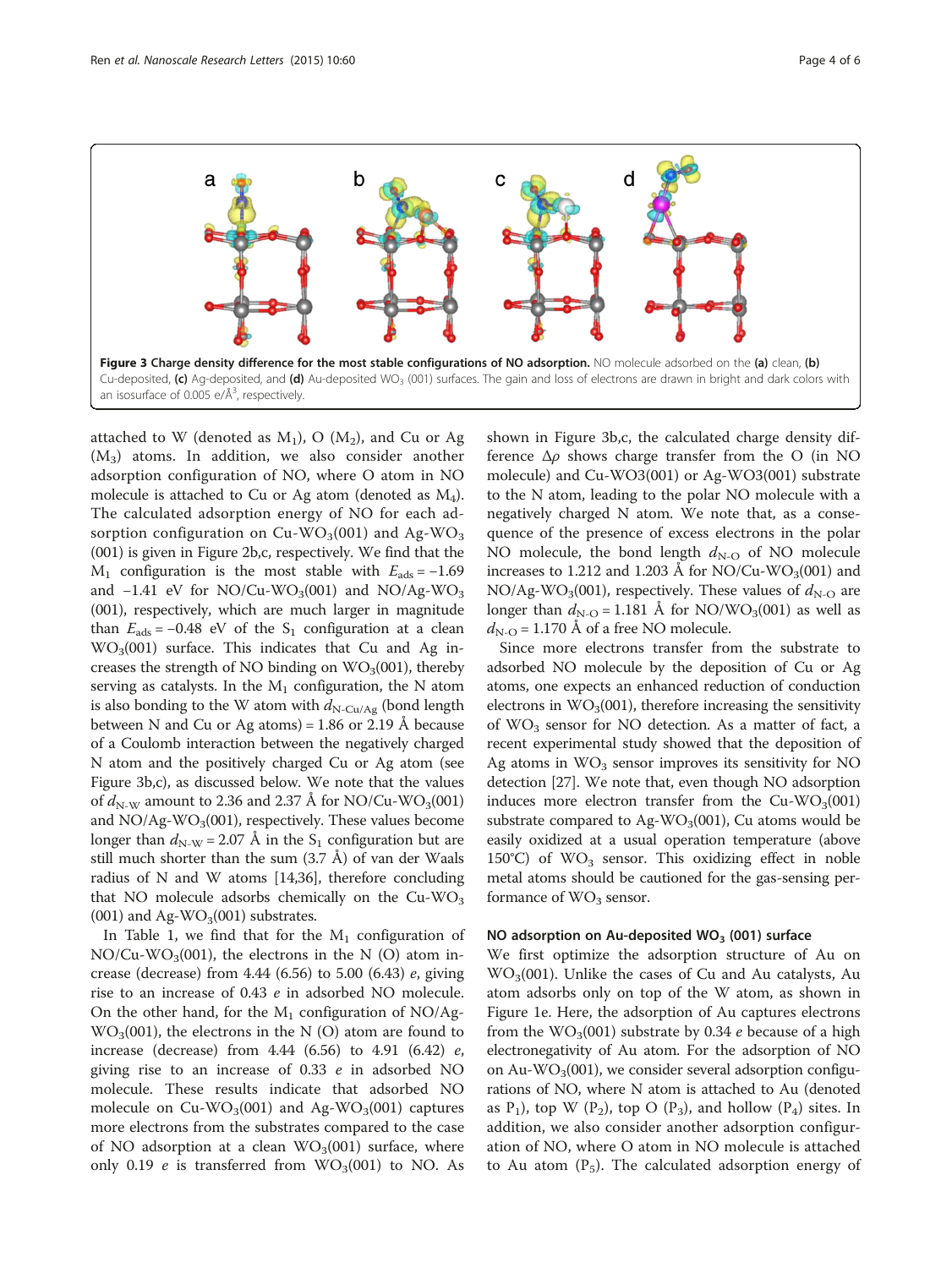<span id="page-4-0"></span>NO for each adsorption configuration on Au-WO<sub>3</sub>(001) is displayed in Figure [2d](#page-2-0). We find that the  $P_1$  configuration is the most stable with  $E_{ads} = -1.32$  eV, which is relatively smaller in magnitude than  $E_{ads} = -1.69$  and  $-1.41$  eV for the  $M_1$  configurations of NO/Cu-WO<sub>3</sub>(001) and NO/ Ag-WO<sub>3</sub>(001), respectively. In the  $P_1$  configuration, the calculated bond length of adsorbed NO is  $d_{N-O} = 1.182$  Å (see Table [1](#page-2-0)), which is shorter than 1.212 and 1.203 Å for  $NO/Cu-WO<sub>3</sub>(001)$  and  $NO/Ag-WO<sub>3</sub>(001)$ , respectively. This shortest value of  $d_{N-O}$  is due to the fact that NO captures the least electrons  $(0.04 \text{ } e)$  from Au-WO<sub>3</sub>(001), as shown in Table [1](#page-2-0). These features of  $NO/Au-WO<sub>3</sub>(001)$ such as the smaller adsorption energy, the shorter bond length, and the less electron capture of adsorbed NO is traced to a large electronegativity of Au.

#### Conclusions

We have performed first-principles DFT calculations within the generalized gradient approximation for the adsorption of NO molecule on a clean  $WO_3(001)$  surface as well as on the Cu-deposited, Ag-deposited, and Au-deposited  $WO<sub>3</sub>$ (001) surfaces. We found that the NO molecule prefers to adsorb on the top of W atom at a clean  $WO_3(001)$  surface, where a charge transfer from  $WO_3(001)$  to NO occurs by 0.19 e and  $E_{ads}$  is calculated to be −0.48 eV. We also found that, on the Cu- and Ag-deposited  $WO_3(001)$  surface, the NO molecule also binds to the W atom with  $E_{ads} = -1.69$ and −1.41 eV, respectively, accompanying the relatively larger charge transfer of 0.43 e (Cu) and 0.33 e (Ag) to adsorbed NO compared to the clean  $WO<sub>3</sub>(001)$  surface. On the other hand, Au atoms on  $WO<sub>3</sub>(001)$  prefer to adsorb on the top of W atom, and the NO molecule forms a bond to the Au atom with a small electron transfer of 0.04 e to adsorbed NO. We obtained a relatively smaller adsorption energy of  $E_{ads} = -1.32$  eV for the NO/Au-WO<sub>3</sub> (001) system compared to  $NO/Cu-WO<sub>3</sub>(001)$  and  $NO/Ag WO<sub>3</sub>(001)$  because of a large electronegativity of Au atom. The present results demonstrated that the sensitivity of WO<sub>3</sub> sensors for NO detection can be improved by employing the noble metal catalysts such as Cu and Ag atoms.

#### Competing interests

The authors declare that they have no competing interests.

#### Authors' contributions

XYR, YJ, and JHC conceived the central ideas and drafted the manuscript. XYR carried out the calculations. SZ, CL, and SFL participated in the design of the study and discussed the result. All authors read and approved the final manuscript.

#### Author details

<sup>1</sup>International Laboratory for Quantum Functional Materials of Henan, and School of Physics and Engineering, Zhengzhou University, Zhengzhou 450001, China. <sup>2</sup>Center for Clean Energy and Quantum Structures, Zhengzhou University, Zhengzhou 45001, China. <sup>3</sup>School of Mechanical and Electrical Engineering, Henan Institute of Science and Technology, Xinxiang 453003, China. <sup>4</sup>Department of Physics and Research Institute for Natural Sciences, Hanyang University, 17 Haengdang-Dong, Seongdong-Ku, Seoul 133-791, Korea.

#### Received: 18 October 2014 Accepted: 23 December 2014 Published online: 11 February 2015

#### References

- 1. Huang L, Wang Z, Zhang J, Pu J, Lin Y, Xu S, et al. Fully printed, rapid-response sensors based on chemically modified graphene for detecting NO<sub>2</sub> at room temperature. ACS Appl Mater Inter. 2014;6:7426–33.
- 2. Fowler JD, Allen MJ, Tung VC, Yang Y, Kaner RB, Weiller BH. Practical chemical sensors from chemically derived graphene. ACS Nano. 2009;3:301–6.
- 3. Rout CS, Ganesh K, Govindaraj A, Rao CNR. Sensors for the nitrogen oxides,  $NO<sub>2</sub>$ , NO and N<sub>2</sub>O, based on  $In<sub>2</sub>O<sub>3</sub>$  and WO<sub>3</sub> nanowires. Appl Phy A-Mater. 2006;85:241–6.
- Ratnawati L, Morton J, Henry RL, Thomas PS. Exhaled breath condensate nitrite/nitrate and pH in relation to pediatric asthma control and exhaled nitric oxide. Pediatric Pulm. 2006;41:929–36.
- 5. Breedon M, Spencer MJS, Yarovsky I. Adsorption of NO and  $NO<sub>2</sub>$  on the ZnO (2110) surface: a DFT study. Suf Sci. 2009;603:3389–99.
- 6. Chen M, Wang ZH, Han DM, Gu FB, Guo GS. High-sensitivity NO<sub>2</sub> gas sensors based on flower-like and tube-like ZnO nanomaterials. Sensor Actuat B-Chem. 2011;157:565–74.
- 7. Wang JX, Sun XW, Yang Y, Wu CML. N-P transition sensing behaviors of ZnO nanotubes exposed to NO<sub>2</sub> gas. Nanotechnology. 2009;20:4.
- 8. Barazzouk S, Tandon RP, Hotchandani S. MoO<sub>3</sub>-based sensor for NO, NO<sub>2</sub> and CH4 detection. Sensor Actuat B-Chem. 2006;119:691–4.
- 9. Wang XP, Yu SS, Yang HL, Zhang SX. Selective catalytic reduction of NO by C2H2 over MoO3/HZSM-5. Appl Catal B- Environ. 2007;71:246–53.
- 10. Zhang DH, Liu ZQ, Li C, Tang T, Liu XL, Han S, et al. Detection of NO<sub>2</sub> down to ppb levels using individual and multiple  $In_2O_3$  nanowire devices. Nano Lett. 2004;4:1919–24.
- 11. Prades JD, Cirera A, Morante JR. First-principles study of  $NO<sub>x</sub>$  and  $SO<sub>2</sub>$ adsorption onto SnO<sub>2</sub>(110). J Electrochem Soc. 2007;154:H675-80.
- 12. Hyodo T, Sasahara K, Shimizu Y, Egashira M. Preparation of macroporous  $SnO<sub>2</sub>$  films using PMMA microspheres and their sensing properties to  $NO<sub>x</sub>$ and H2. Sensor Actuat B-Chem. 2005;106:580–90.
- 13. Wu QP, Yang CC, van de Krol R. A dopant-mediated recombination mechanism in Fe-doped TiO<sub>2</sub> nanoparticles for the photocatalytic decomposition of nitric oxide. Catal Today. 2014;225:96–101.
- 14. Oison V, Saadi L, Lambert-Mauriat C, Hayn R. Mechanism of CO and O<sub>3</sub> sensing on WO3 surfaces: first principle study. Sensor Actuat B-Chem. 2011;160:505–10.
- 15. Wang FG, Di Valentin C, Pacchioni G. DFT study of hydrogen adsorption on the monoclinic WO<sub>3</sub> (001) surface. J Phys Chem C. 2012;116:10672-9.
- 16. Santato C, Odziemkowski M, Ulmann M, Augustynski J. Crystallographically oriented mesoporous WO<sub>3</sub> films: synthesis, characterization, and applications. J Am Chem Soc. 2001;123:10639–49.
- 17. Li XL, Lou TJ, Sun XM, Li YD. Highly sensitive WO<sub>3</sub> hollow-sphere gas sensors. Inorg Chem. 2004;43:5442–9.
- 18. Baeck SH, Choi KS, Jaramillo TF, Stucky GD, McFarland EW. Enhancement of photocatalytic and electrochromic properties of electrochemically fabricated mesoporous WO<sub>3</sub> thin films. Adv Mater. 2003;15:1269-73.
- 19. Lee SH, Deshpande R, Parilla PA, Jones KM, To B, Mahan AH, et al. Crystalline  $WO<sub>3</sub>$  nanoparticles for highly improved electrochromic applications. Adv Mater. 2006;18:763–6.
- 20. Chen D, Ye JH. Hierarchical WO<sub>3</sub> hollow shells: dendrite, sphere, dumbbell, and their photocatalytic properties. Adv Funct Mater. 2008;18:1922–8.
- 21. Qin Y, Hua D, Liu M. First-principles study on NO<sub>2</sub>-adsorbed tungsten oxide nanowires for sensing application. J Alloy Compd. 2014;587:227–33.
- 22. Cao BB, Chen JJ, Tang XJ, Zhou WL. Growth of monoclinic  $WO<sub>3</sub>$  nanowire array for highly sensitive  $NO<sub>2</sub>$  detection. J Mater Chem. 2009;19:2323–7.
- 23. Kaushik A, Khan R, Gupta V, Malhotra BD, Ahmad S, Singh SP. Hybrid cross-linked polyaniline-WO(3) nanocomposite thin film for NO(x) gas sensing. J Nanosci Nanotechno. 2009;9:1792–6.
- 24. Dutta A, Kaabbuathong N, Grilli ML, Di Bartolomeo E, Traversa E. Study of  $YSZ$ -based electrochemical sensors with WO<sub>3</sub> electrodes in NO<sub>2</sub> and CO environments. J Electrochem Soc. 2003;150:H33–7.
- 25. Balazsi C, Sedlackova K, Llobet E, Ionescu R. Novel hexagonal WO<sub>3</sub> nanopowder with metal decorated carbon nanotubes as  $NO<sub>2</sub>$  gas sensor. Sensor Actuat B-Chem. 2008;133:151–5.
- 26. Moon HG, Choi YR, Shim Y-S, Choi K-I, Lee J-H, Kim J-S, et al. Extremely sensitive and selective NO probe based on villi-like  $WO<sub>3</sub>$  nanostructures for application to exhaled breath analyzers. ACS Appl Mater Inter. 2013;5:10591–6.